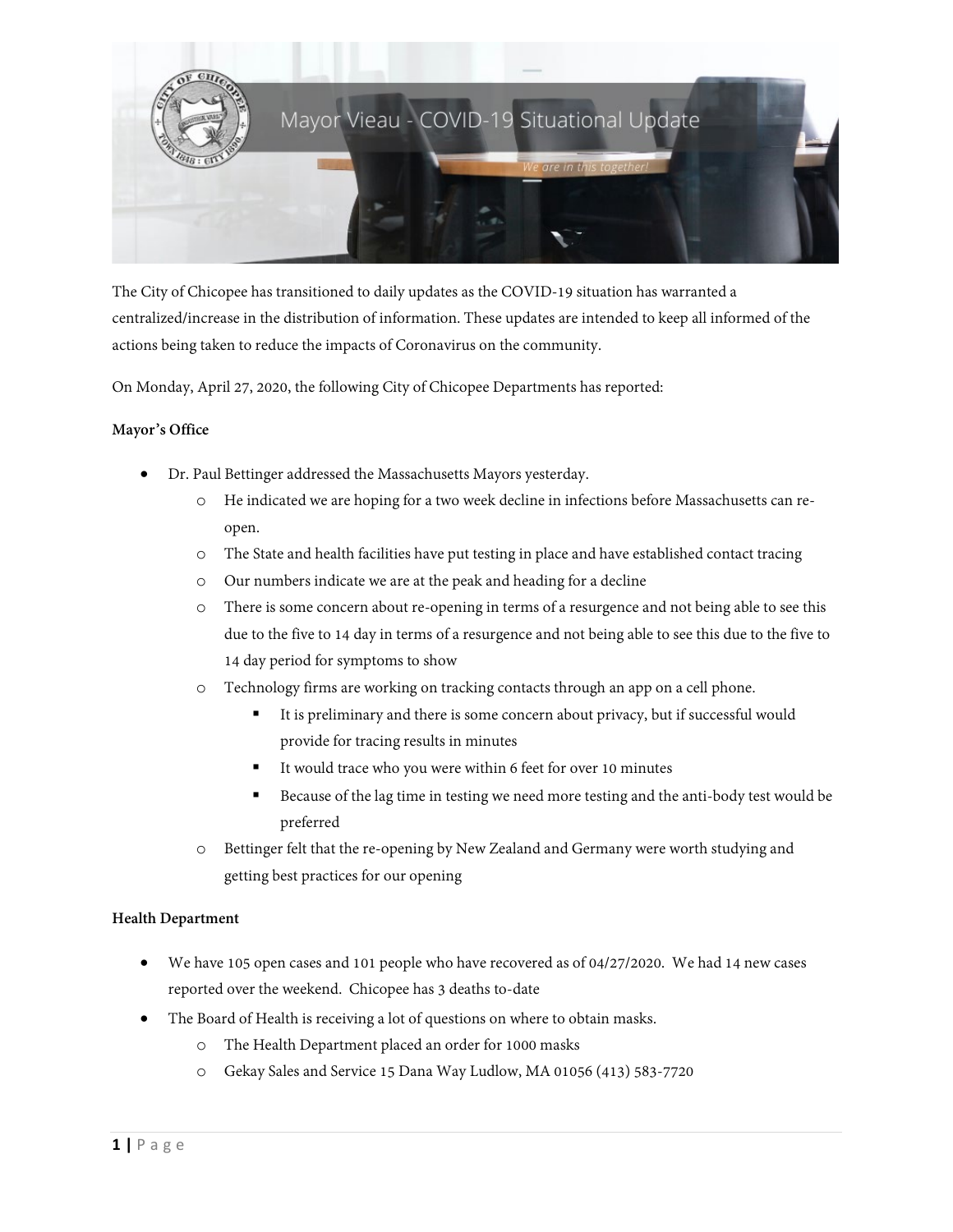- [orders@gekay.com](mailto:orders@gekay.com) is preferred contact email for anyone who would like to order PPE from them.
- o They are going to ask the Sheriff's Department to see if they have masks
- o Also will contact individuals who donated masks to see if some arrangement can be made with them to provide masks
- o Still need more masks for City Hall employees
- o The masks are only for visiting businesses not wearing in the office with no other people there
- o If you are not wearing a mask we are trying to reason with the individuals and businesses. Do not want to fine a person or detain them. If the person will not cooperate and is making things difficult we are allowed to fine them \$1,000 or restrict them from entering a store
- The Department of Public Health is visiting Chicopee Rehab on New Lombard Road for testing as part of the retirement home testing initiative

# **Police Department**

- All officers are healthy and no new officers in self-quarantine.
	- o Have sent four officers to testing
- Have visited businesses and they are for the most part complying with the order to wear masks.
	- o There are two pharmacy chains who refuse based upon their National office guidance not to enforce the order - We are providing them the order and the law which provides our authority
- Have asked officers to wear masks when visiting stores
- Testing at eh Big E for first responders has open slots
- Police have a good amount of PPE
	- o Of the three brands of KN95 masks supplied by MEMA state testing has found one brand to be only 52.3% effective and the other two were not tested
	- o We are using them as back-ups and looking to trusted vendors the city has worked with in the past for ordering
- The Police Department will continue to secure cloth masks

# **Fire Department**

- The one firefighter who was out with a positive test result has received a negative result and is back at work
- Current supply of PPE is alright and they are using masks with

# **Emergency Management**

- MEMA is talking with us about the KN95 masks and we are getting gowns from them
- Will continue to help distribute meals for COA